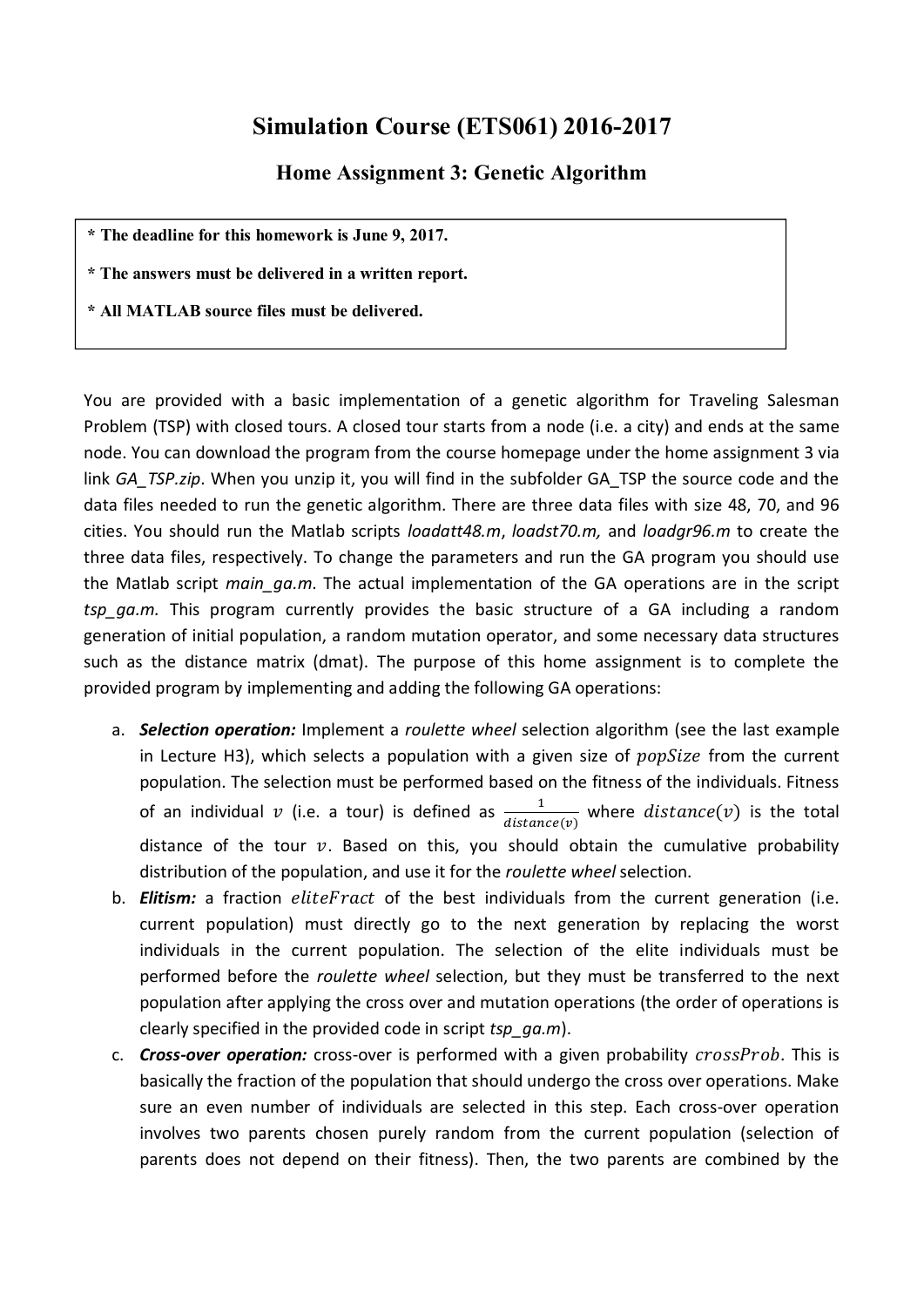following procedure to produce exactly one offspring, which is then replace one of its parents chosen at random:

```
Crossover (parent P1 , parent P2)
K = [0.3 * size(P_1)] (| | is floor operator, and size(P_1) is the number of cities in P<sub>1</sub>)
T_1 = P_1;T_2 = P_2;
O = \varepsilon; (O is the offspring, and \varepsilon is an empty string)
While T_1 \neq \varepsilon do
          Split T_1 in two sub-tours T_{11} and T_{12} such that length of T_{11} = \min \{ \text{length of } T_1, K \};Append T_{11} to O;
          Update T_1 by removing from it the cities in T_{11}Update T_2 by removing from it the cities in T_{11}X = T_1;
          T_1 = T_2;
          T_2 = X;End {while};
Return O as the offspring
```
*Mutation operation:* you should perform 2-opt mutation with a given probability *mutProb* on the offspring generated by the cross-over operation. The 2-opt mutation is performed by swapping two randomly chosen cities in a tour. This has already been implemented in the code provided for mutation; however, this code performs mutation on a randomly chosen individual from the population. Instead, you should modify the mutation code so that it is performed on the offspring created by cross-over.